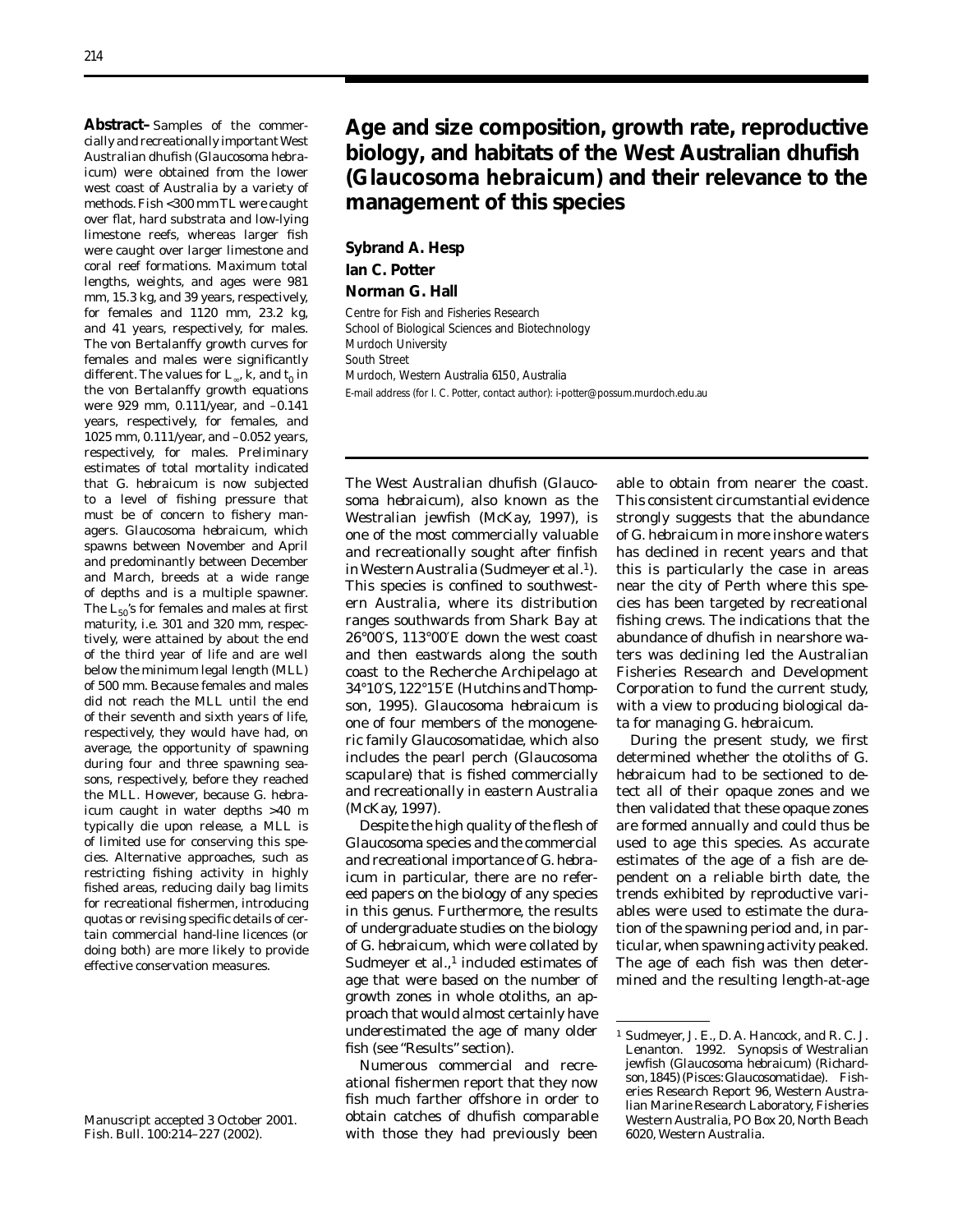data employed to determine the age compositions and growth rates of female and male *G. hebraicum*. The reproductive variables were also used to help ascertain where *G. hebraicum* spawns and whether this species is a multiple spawner *sensu* deVlaming (1983), i.e. whether individual females release eggs on more than one occasion in a spawning season. The lengths of both sexes at first maturity were calculated to determine whether they lay below the minimum legal length (MLL) of 500 mm and were thus appropriate for helping to conserve this species. The ages at which females and males mature were also determined in order to elucidate whether fish might spawn in one or more spawning seasons before they attain the MLL. Attempts were also made to ascertain the types of habitat occupied by *G. hebraicum* at different stages during its life cycle and to obtain preliminary mortality estimates which could be used as an indicator of whether this species is being lightly or heavily fished. Finally, the data collected during this study were used to discuss ways in which the fishery for *G. hebraicum* might be managed most appropriately in the future*.* 

## **Materials and methods**

*Glaucosoma hebraicum,* that were less than the MLL of 500 mm total length (TL), were collected between May 1996 and June 1999 by commercial trawls, hand-lines, and a recreational spear diver under a research collection permit issued by Fisheries Western Australia—the government agency responsible for managing the fishery for this species. Filleted carcasses of *G. hebraicum* ≥500 mm TL, together with their gonads, were obtained monthly between May 1996 and April 1998 from commercial fishprocessing plants and weigh-ins at local recreational fishing club competitions. These fish had been caught by commercial or recreational rod and hand-lines along the lower west coast of Australia between Mandurah (32°32′S) and the Houtman Abroholos (28°35′S), i.e. within that part of the distribution of *G. hebraicum* where this species is considered to be most abundant and is most heavily fished.

The total length of each fish was measured to the nearest 1 mm and the weight of each fish <500 mm was weighed to the nearest 1 g. The weights of 334 females and 442 males  $\geq 500$  mm TL were weighed to the nearest 10 g prior to filleting. The relationship between total length (*L*) in mm and total wet weight (*W*) in g of each sex was

Females

\n
$$
\log W = \log 0.0000417 + 2.859 \log L
$$
\n
$$
(n=486, r^{2}=0.995)
$$
\nMales

\n
$$
\log W = \log 0.0000322 + 2.898 \log L
$$
\n
$$
(n=572, r^{2}=0.995).
$$

These relationships were then used to estimate the weights of the female and male fish that had been filleted but not weighed. Note that all of the logarithm values recorded in this paper are natural logarithms.

On several occasions, a video camera, attached by cable to a television monitor and video recorder, was lowered

over the substrata during commerical hand-line fishing for dhufish. Video footage of the substrate over which dhufish were caught was later examined to determine the types of habitat occupied by this species.

#### **Age determination**

The two sagittal otoliths of each fish were removed, cleaned, dried, and then stored in paper envelopes. All sagittal otoliths were sectioned, except for those which, when placed in methyl salicylate and examined microscopically under reflected light against a black background, could clearly be seen to possess either no opaque zones or only a single opaque zone. However, because the opaque zones in the whole otoliths of large fish were so numerous and closely spaced that they were often difficult to distinguish from one another and because previous estimates of the age of dhufish were based on counts of opaque zones in whole otoliths (Sudmeyer et al.<sup>1</sup>), the number of opaque zones visible in 100 otoliths, obtained from a wide size range of fish, were compared prior to and after sectioning to ascertain whether sectioning increased one's ability to detect the opaque zones.

For sectioning, the otoliths were mounted in clear epoxy resin and cut into 500 µm sections with a low-speed diamond saw (Buehler). The sections were cleaned and mounted on slides with DePX mounting medium and examined under reflected light with a dissecting microscope attached to a video camera (Panasonic WV-CD20). The image was analyzed by using the computer imaging package Optimas 5 (Optimas, 1995). The number of opaque zones in each otolith was always counted twice and on different days and without knowledge of either the date of capture or the size of the fish from which the otolith came, and also, in those cases where the two counts differed, on a third occasion. Although the number of times that a third count did not agree with either of the two previous counts was negligible for otoliths with less than 15 opaque zones, such disagreement increased to ca. 10% for otoliths with 15–25 opaque zones and ca. 30% for those with more than 25 opaque zones. When a third count was necessary and was not the same as either of the two previous counts, further counts were made until successive counts did not differ by more than two opaque zones. On such occasions, the final count was recorded.

An independent reader counted the number of opaque zones on 110 otoliths from a wide size range of fish. Eighty four percent of the counts of the number of opaque zones made by this independent reader were the same as those of the senior author for 50 sectioned otoliths that had been judged by the senior author to have up to 10 such zones and, in those cases where there were discrepancies, the differences were never more than one opaque zone. Eighty percent of the counts made by the independent reader of the number of opaque zones on 50 sectioned otoliths recorded as possessing between 11 and 25 such zones by the senior author were the same or differed by only one from those of the senior author and, where there were discrepancies, these rarely exceeded three opaque zones. In the case of ten otoliths with >25 opaque zones, the maximum dis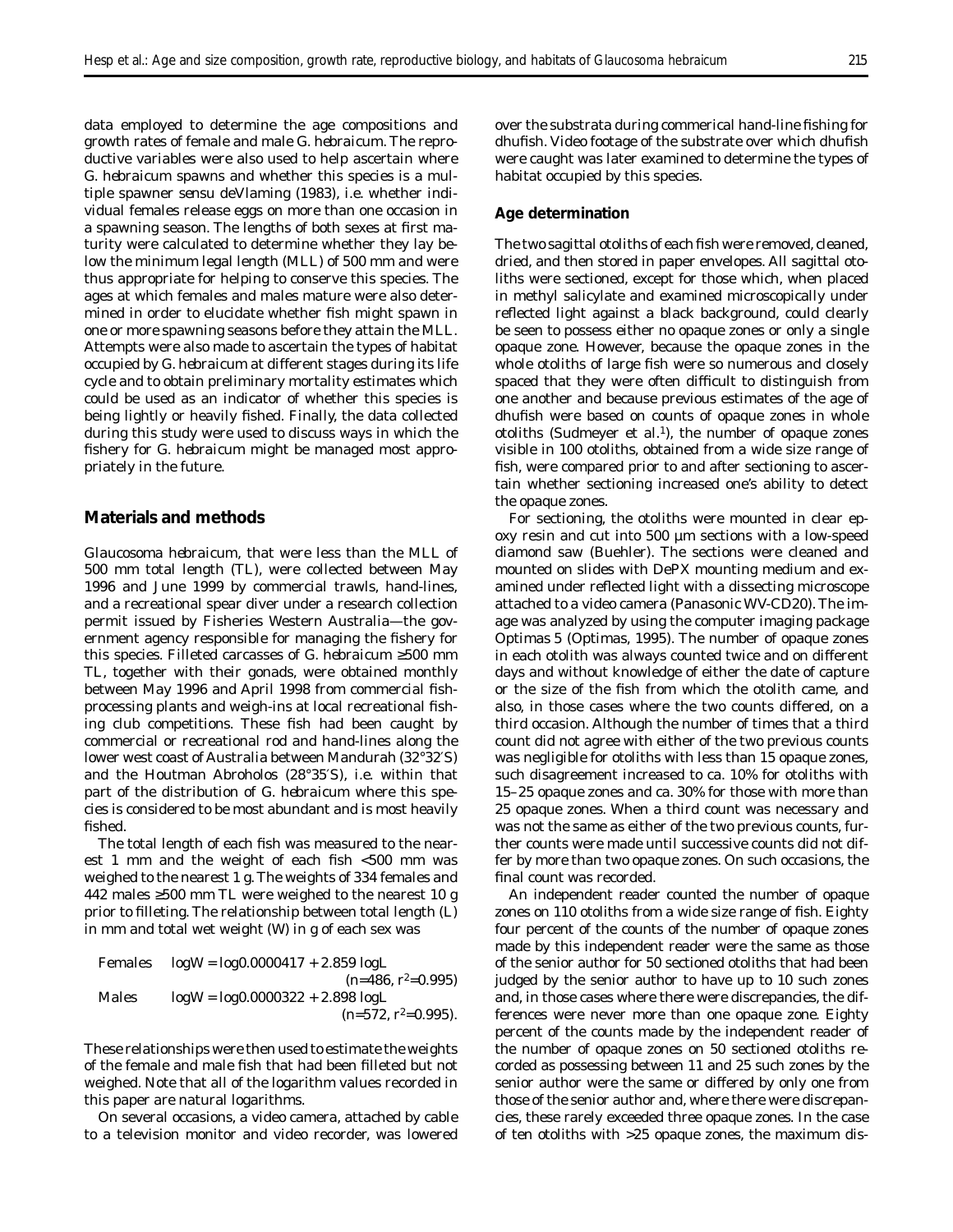crepancy between the counts recorded by the independent reader and the senior author was five. After consultation, it was agreed that, in many of the cases where the counts differed by one opaque zone, the independent reader had failed to discern the outermost opaque zone at the periphery of the otoliths. Moreover, the extent of any discrepancy between the counts of the independent reader and the senior author declined if the independent reader continued to recount the number of opaque zones on the otoliths.

Validation that the opaque zones in the otoliths of *G. hebraicum* are formed annually was carried out by analyzing the trends exhibited throughout the year by the marginal increments on whole otoliths, when only one opaque zone was present, and on sectioned otoliths when two or more opaque zones were present. For this purpose, the marginal increment on each otolith, i.e. the distance between the outer edge of the single or outermost opaque zone and the edge of the otolith, was expressed either as a proportion of the distance between the primordium and the outer edge of the opaque zone, when only one opaque zone was present, or as a proportion of the distance between the outer edges of the two outermost opaque zones, when two or more opaque zones were present. Each of the above requisite distances was measured perpendicular to the opaque zone(s) and without knowledge of the date of capture of the fish and was recorded to the nearest 0.01 mm by using Optimas 5. The values for the marginal increments were separated into groups according to the number of opaque zones on the otoliths, i.e. 1, 2–5, 6–8, 9–11 etc., after which the values for each of those groups in each corresponding month of the year between May 1996 and April 1998 were pooled.

#### **Von Bertalanffy growth equations**

The time when spawning peaked was estimated from the trends exhibited throughout the year by gonadosomatic indices, gonadal maturity stages, and pattern of oocyte development. This time was considered to correspond to the birth date of *G. hebraicum* and could thus be used, in combination with the number of opaque zones on the otolith and the time when the annulus becomes delineated on the otolith, to determine the age of individual fish on their date of capture. Because the sex of fish <150 mm could not be determined, the lengths-at-age of these small fish were randomly allocated in equal numbers to the data sets for female and male fish used for constructing the growth curves.

Assumptions are made concerning the distribution of errors when fitting von Bertalanffy growth curves to lengthat-age data. Kimura (1980) discussed the implications of the following three assumptions, namely that 1) the individual lengths-at-age have a constant variance, 2) the mean lengths-at-age have a constant variance and 3) the variance of the lengths-at-age is dependent on age. The assumption most frequently adopted in growth studies is that the individual lengths-at-age have a constant variance. As discussed by Kimura (1980), different assumptions regarding the error variance require modifications to the objective function to ensure that the parameters are estimated accurately and that any comparisons between growth curves, that are based on the likelihood ratio, are appropriate.

A von Bertalanffy growth equation was fitted to the lengths-at-age of female and male fish with the traditional assumptions that the lengths-at-age are normally distributed around the values predicted from the growth equation and that the variance of this distribution is constant for each sex over all ages. However, visual examination of the residuals for each curve suggested that it was not appropriate to make the latter assumption. Further study showed that the variance of the residuals is approximately proportional to the age of the fish, as above in assumption 3 of Kimura (1980). Thus, the von Bertalanffy growth equation was fitted to the length-at-age data for each sex by using the assumption that the residuals were normally distributed, where the variance of this distribution was proportional to age but dependent on sex. That is,

$$
\hat{L}_j = L_{\infty} \Big\{ 1 - \exp \Big[ -k(t_j - t_0) \Big] \Big\}
$$
  
and 
$$
L_j = \hat{L}_j + \varepsilon_j
$$
,

where, for each sex,  $L_{j}$  = the observed length at age;

 $L_j$  = the estimated length-at-age;

 $t_j$  = the age; and

εj = the error associated with the *j*th fish.

For the growth curves for females and males, *L*<sup>∞</sup> is the mean asymptotic length predicted by the equation, *k* is the growth coefficient, and  $t_0$  is the hypothetical age at which fish would have zero length if growth had followed that predicted by the equation. The errors are assumed to be normally distributed, such that  $\varepsilon_{\vec{j}}$   $\sim$   $N(0, \ c_{s}t_{\vec{j}})$ , where  $c_{s}$ is the constant of proportionality between the variance of the residuals and age for fish of sex *s*. The growth equations were fitted to the observed length-at-age data for both sexes by maximizing the log-likelihood of the data. The log-likelihood for the combination of male and female fish,  $\lambda$ , may be written as

$$
\lambda = \lambda_M + \lambda_F
$$

where  $\lambda_s$  = the log-likelihood associated with females or males and may be calculated as

$$
\lambda_{s} = -\frac{n_{s}}{2} \log{(2\pi)} - \frac{1}{2} \sum_{j=1}^{n_{s}} \log{(c_{s}t_{j})} - \frac{1}{2 c_{s}} \sum_{j=1}^{n_{s}} \left\{ \frac{(L_{j} - \hat{L}_{j})^{2}}{t_{j}} \right\},\,
$$

and  $n<sub>s</sub>$  = the number of fish of that sex in the length-atage data.

The maximum likelihood estimate of  $c<sub>s</sub>$  for each sex is given by

$$
c_s = \frac{1}{n_s} \sum_{j=1}^{n_s} \left\{ \frac{(L_j - \hat{L}_j)^2}{t_j} \right\}.
$$

The SOLVER routine in Microsoft EXCEL (Microsoft Corp., 2000) was used to estimate the parameters that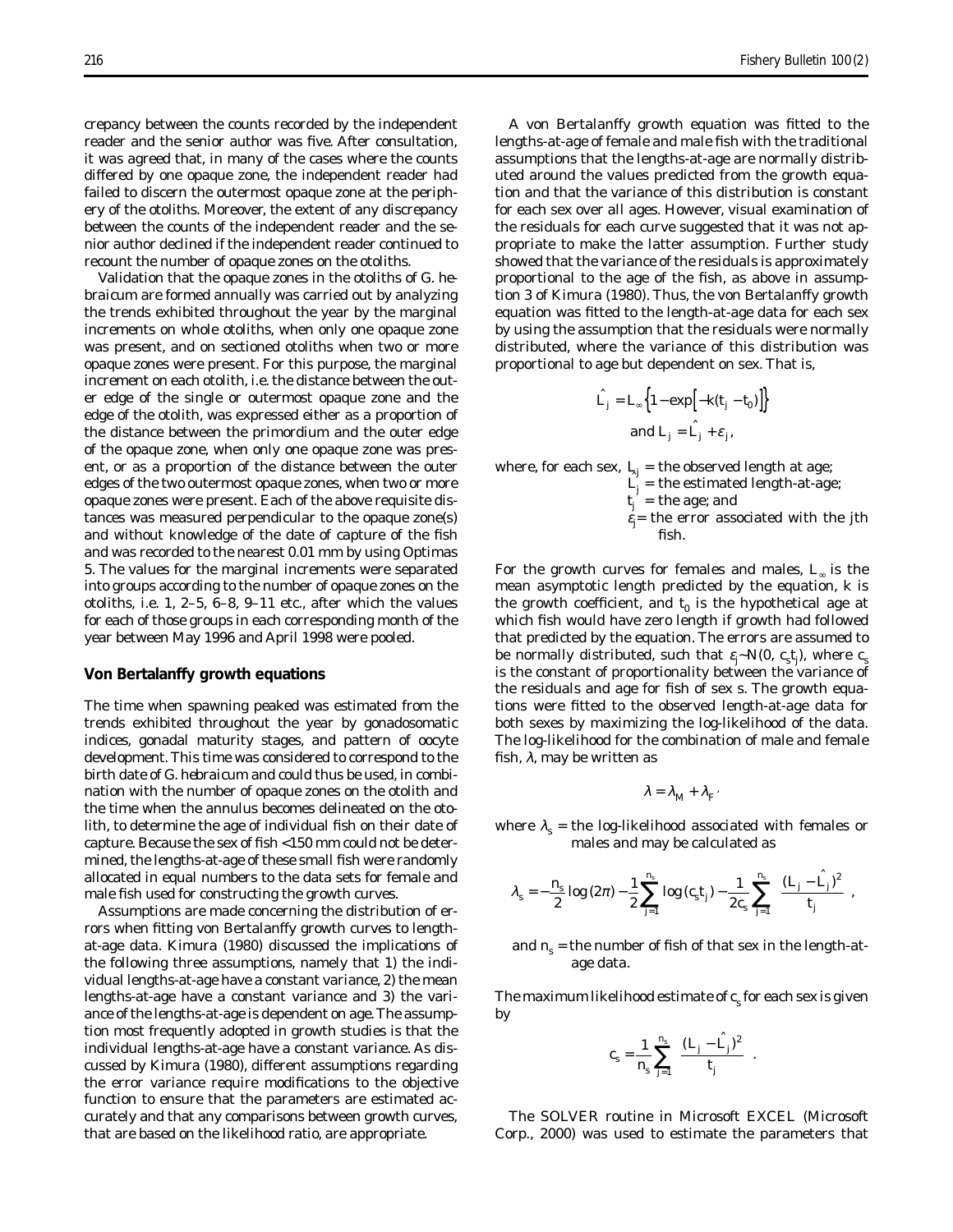would maximize the log-likelihood function, by fitting the equations to the combined set of length-at–age data for both females and males.

The growth curves for the fish of each sex were compared following the likelihood ratio method described by Kimura (1980) and Cerrato (1990). The test of the likelihood ratio, Λ, that was applied was to reject the null hypothesis  $Ω$  (that there was no difference between the curves) at the  $\alpha$  level of significance when

$$
\Lambda^{-2/n} > \left(1 + \frac{q}{f_M + f_F} F_{qf_M + f_F}^a\right),\,
$$

where 
$$
\Lambda = \left(\frac{\hat{\sigma}_{M\omega}^2}{\hat{\sigma}_{M\Omega}^2}\right)^{-n_M/2} \left(\frac{\hat{\sigma}_{F\omega}^2}{\hat{\sigma}_{F\Omega}^2}\right)^{-n_F/2}
$$

and where  $n = n_M + n_F$ ;

 $f = n - 3$ ; and

*q* = the number of linear constraints of the form  $\theta_M = \theta_F$ , where  $\theta$  is one of the parameters  $L_{\infty}$ ,  $k, t_0$ .

*M* and *F* = males and females, respectively.

This test was developed by Gallant (1975), as described by Cerrato (1990).

The growth curves were fitted under all possible parameter sets, and the best of both the 4- and 5-parameter, models, i.e. those that maximized the log-likelihood, were selected. The resulting 3-, 4- and 5-parameter models were compared with the 6-parameter model by using the above test to determine which of these three models, *w*, was of minimum complexity and not significantly different from the 6-parameter model  $Ω$ . The model selected on the basis of these tests was the simplest model that, in the statistical sense, provided the best description of the data.

#### **Reproductive biology**

The gonads of each fish that could be sexed macroscopically were removed and weighed to the nearest 0.01 g. Each gonad was allocated to a maturity stage, based on the scheme of Laevastu (1965), but which, in the case of females, also took into account the histological characteristics of the ovaries (see "Results" section).

The percentage contributions made by the different gonadal stages in sequential 50-mm length intervals were calculated for both female and male *G. hebraicum.* The lengths at which 50% of female and male *G. hebraicum*  reach sexual maturity  $(L_{50})$  were determined by fitting the logistic curve to the percentage of female and male fish which, during the spawning period, possessed gonads at stages III to VIII (see "Results" section for rationale for using these six stages for this purpose). The logistic curve was fitted by employing a nonlinear technique (Saila et al., 1988) and by using a routine statistical method provided in SPSS (SPSS Inc., 1988). The logistic equation is  $P_L = 1/(1 + e^{(a+bL)})$ , where  $P_L$  is the proportion of fish with mature gonads at the mid-point of the length class, *L*, and *a* and *b* are constants. The  $L_{50}$  for each sex was derived

from the equation  $L_{50} = \frac{-a}{b}$ . The ages at which 50% of females and males reached maturity, i.e. the  $A_{50}$ , were estimated, as follows, from the inverse von Bertalanffy growth equations for the two sexes (see Stergiou, 1999):

$$
A_{50}=t_0-\left(\frac{1}{k}\right)\log\left(1-\frac{L_{50}}{L_{\infty}}\right).
$$

Gonadosomatic indices (GSIs) of females and males  $\geq L_{50}$ at first maturity were determined from the equation

$$
W1/W2\times 100,
$$

where *W*1 = wet weight of the gonad; and *W*2 = wet weight of the whole fish.

#### **Mortality**

Preliminary analysis of catch curves demonstrated that the mortality estimates derived for commercially and recreationally caught fish that were greater than the MLL of 500 mm and eight years old and thus fully recruited (see "Results" section) were similar. Thus, the data from the commercial and recreational samples were pooled for estimating mortality. An estimate of the instantaneous coefficient of natural mortality, *M*, was determined from the von Bertalanffy growth coefficient, *k*, with the regression equation developed by Ralston (1987), i.e.  $M = 0.0189 +$ 2.06*k*. The instantaneous coefficient of total mortality, *Z,*  was determined by maximizing the likelihood, when fitting the estimated age composition resulting from that mortality to the observed age composition data for those dhufish that were greater than the MLL of 500 mm and eight years old. In order to assess whether the observed age composition data reflected decreasing levels of total mortality in earlier years, the catch curve analysis was repeated with different initial ages, ranging from 10 to 30 years. Values of *Z* were also estimated by using the observed maximum age (*tmax*) for the sampled dhufish, employing both the regression equation reported for fish by Hoenig (1983), i.e.

$$
\log(Z) = 1.46 - 1.01 \log(t_{\text{max}}),
$$

and the equation for the expected value of the maximum age in a sample of size *n*, i.e.

$$
E(t_{\max}) = \frac{1}{Z} \sum_{i=1}^{n} \frac{1}{i} + t_c.
$$

where  $t_c$  = the age at which fish become fully recruited to the fishery (Johnson and Kotz, 1970, p. 216, as reported by Hoenig, 1983).

## **Results**

#### **Habitats of** *Glaucosoma hebraicum*

*Glaucosoma hebraicum* <150 mm TL and <14 months old were caught regularly by trawlers offshore in water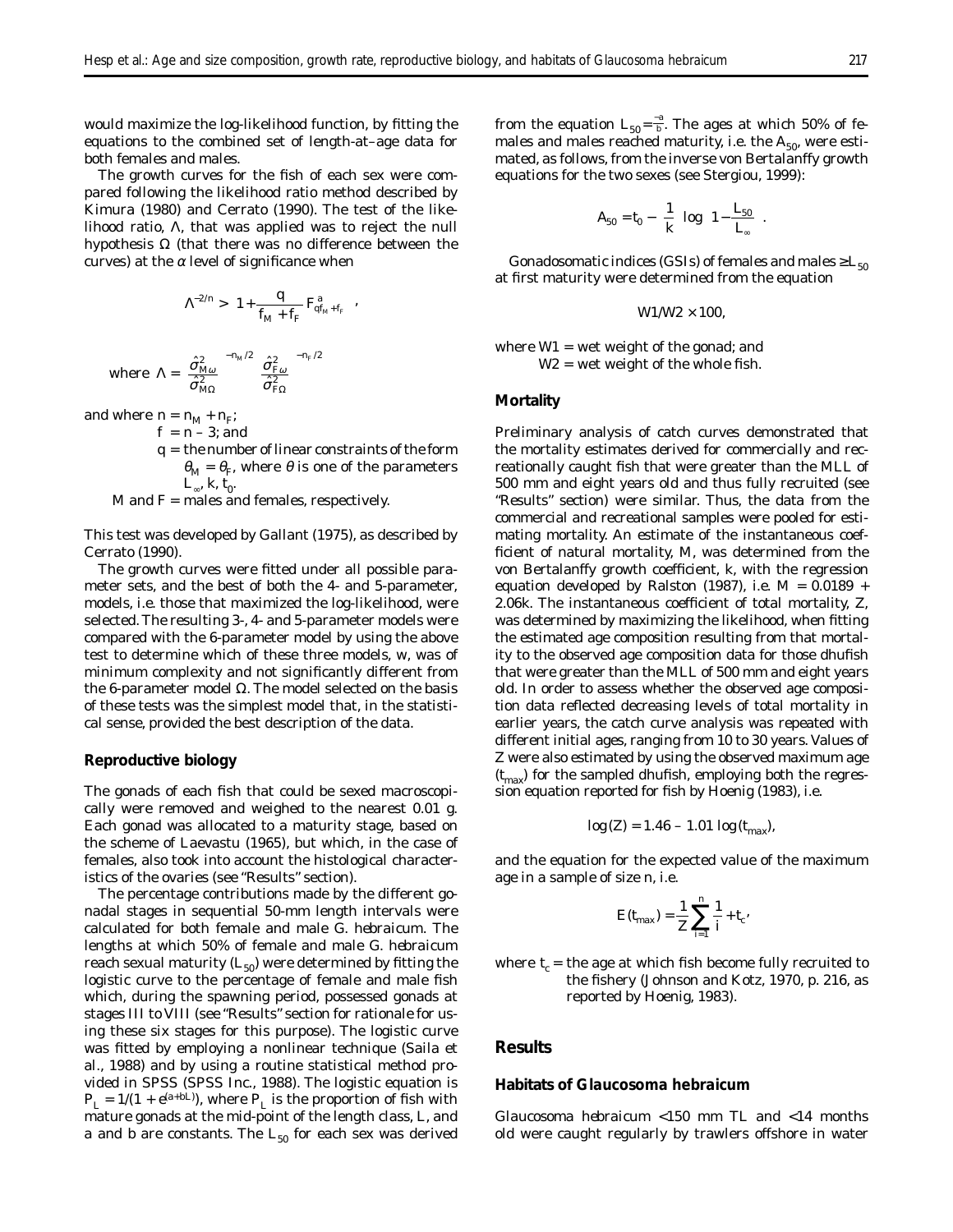depths of 27 to 33 m. The depth sounder indicated that these small *G. hebraicum*  were most consistently caught over hard substrate that lay adjacent to reefs—a conclusion later confirmed by video footage. Although a considerable amount of effort and a variety of techniques were employed in attempts to catch fish with lengths of 150–300 mm, only a small number of fish of this size were collected. However, a few *G. hebraicum* of this length class were caught by an experienced spearfisher while diving over low-lying reefs with rock ledges <30 cm high. Large numbers of dhufish >300 mm in length were obtained from rod and handline fishermen who were fishing in waters that were shown by video camera and commercial echo sounders to be located over limestone and coral reef formations and, in particular, where the "drop-offs" (reef edges) were two or more metres in height.

## **Comparisons between number of opaque zones visible in whole and sectioned otoliths**

The number of opaque zones observed in each sectioned otolith, in which up to six such zones could be seen, was the same as those visible on the same otolith prior to sectioning (Fig. 1). However, this frequently did not apply when a greater number of opaque zones were present. Fur

thermore, where such discrepancies occurred, the differ ences between the number of opaque zones detected prior to and after sectioning rose as the number of opaque zones increased. In all cases where there were discrepan cies, the number of opaque zones detected after section ing was greater than prior to sectioning. Underestimates of the number of growth zones with whole otoliths, based on comparisons with those detected in sectioned otoliths, rose from one in whole otoliths with seven to nine opaque zones to between one and seven in those with 10–21 opaque zones (Fig. 1). In otoliths with a large number of opaque zones, the differences sometimes exceeded eight and for one such otolith was as high as twelve. These com parisons demonstrated that, for validation that opaque zones are formed annually and that these zones can thus be used for aging *G. hebraicum,* experiments should be conducted on sectioned otoliths.

#### **Validation that opaque zones are formed annually**

The mean monthly marginal increments on sectioned otoliths with 2 to 16 or more opaque zones rose from a low level in January to a maximum in September, before declining precipitously to a minimum in October and then rising slightly in December (Fig. 2). They thus reached high levels in early spring, before declining markedly in mid-spring, as the outermost opaque zone became delin-



eated through the formation of a new translucent zone, and then increased progressively in the ensuing months as the translucent region increased in width. Although fish possessing otoliths with one opaque zone were not caught in all months, the trends exhibited by the mean monthly marginal increments for those months when such fish were caught were consistent with those exhibited by otoliths with a larger number of opaque zones.

Because the mean monthly marginal increment rose and declined only once during the year, irrespective of the number of opaque zones in the otolith, a single opaque zone is laid down in the otoliths of *G. hebraicum* each year. The number of opaque zones in sectioned otoliths can thus be used, in conjunction with the birth date of *G. hebraicum* and the month when the opaque zone(s) become delineated, to age this species.

#### **Growth of** *Glaucosoma hebraicum*

Because the trends exhibited by the GSIs and stages in gonadal maturation and oocyte development demonstrated that the spawning of *G. hebraicum* peaked from late January through early February, this species was assigned a birth date of 1 February. Age 0+ *G. hebraicum* were first caught by trawling over hard substrate in April and May, when their lengths ranged from 57 to 81 mm (Fig. 3). However, substantial numbers of the 0+ age class were not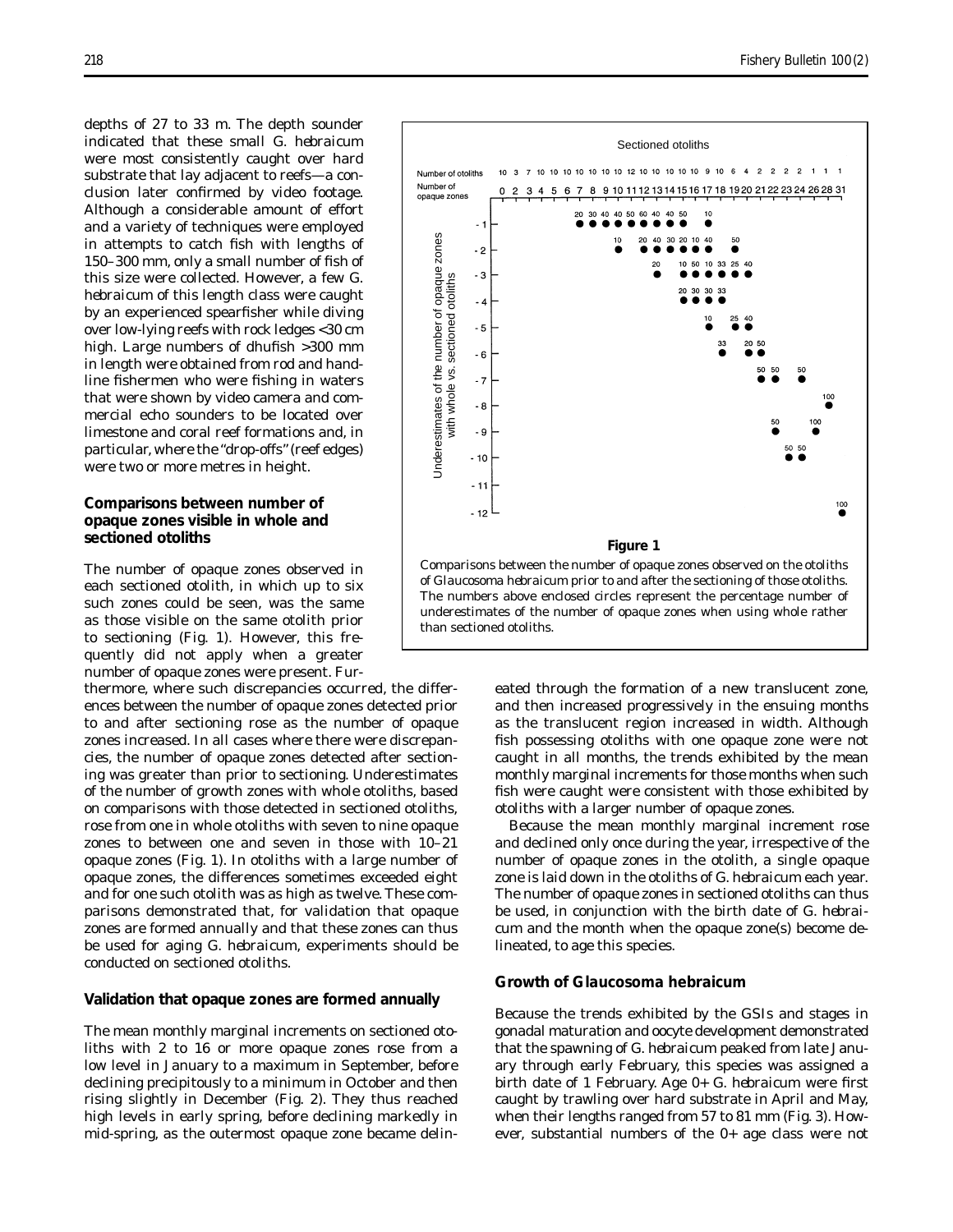

caught until October, presumably reflecting the time typically required for the 0+ age class to be recruited into these areas from those in which spawning occurs. The mean length of the 0+ age class had reached 95 mm by October, in which month the first opaque zone became delineated on the otoliths, and 108 mm by January, when fish were approaching the end of their first year of life. The mean length of the corresponding cohort, now early 1+, was 127 mm in March, after which month the number of 1+ fish caught in trawl samples declined markedly (Fig. 3).



The best of the 4- and 5-parameter growth curves were selected as the models with the largest log-likelihood at that level of model complexity. The best 4-parameter model was the curve that assumed different asymptotic lengths for the sexes, and the best 5-parameter model was that which assumed that the growth coefficients were equal.

Comparisons between the curves demonstrated that the model that assumed common growth coefficients for females and males was not significantly different (*P*>0.05)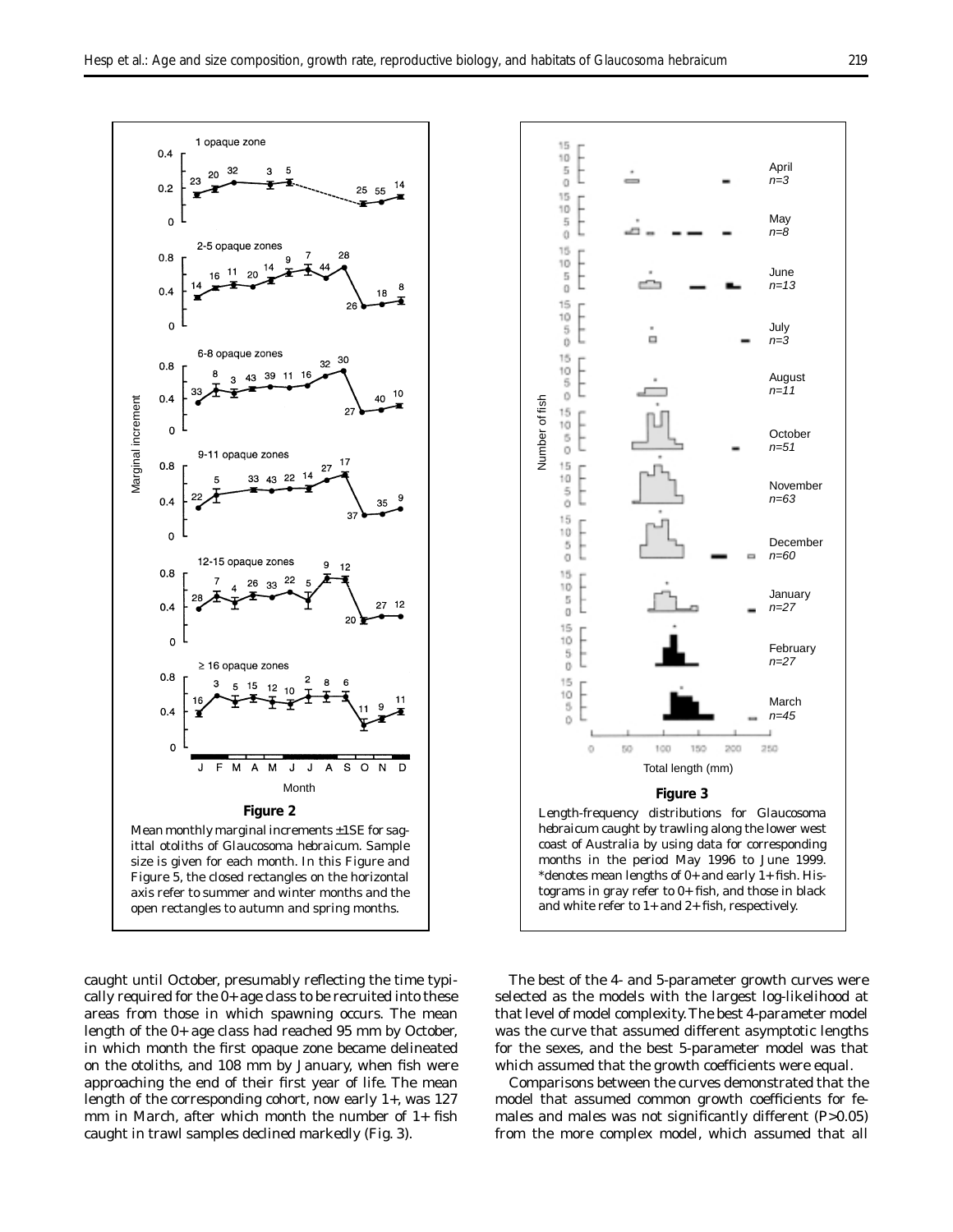parameters of the growth curves differed between the sexes. For this curve, the parameters  $L_{\infty}$ , k, and  $t_0$  and their 95% confidence limits were estimated to be 929 (908 to 949) mm, 0.111 (0.107 to 0.116)/year, and –0.141 (–0.183 to –0.100) years, respectively, for females, and to be 1025 (1003 to 1048) mm, 0.111 (0.107 to 0.116)/year, and  $-0.052$  ( $-0.088$  to  $-0.016$ ) years, respectively, for males. The growth curves for females and males were significantly different (*P*<0.001), with the asymptotic lengths having the most influence on the difference between the sexes. The estimated constant of proportionality between the variance of the residuals and age were 363 for females and 320 for males.

The von Bertalanffy growth curves demonstrated that females grow slightly slower than males. Thus, at ages 2 to 5, females had reached lengths of 196, 273, 342, and 404 mm, compared with 209, 294, 371, and 440 mm for males. By the time *G. hebraicum* had attained 10, 15, and 20 years, the females had reached ca. 628, 756, and 830 mm, respectively, and the males had reached ca. 689, 832, and 914 mm, respectively (Fig. 4). The maximum ages recorded for females and males were 39 and 41 years, respectively, and the maximum total lengths of females and males were 981 mm (=ca. 15.3 kg) and 1120 mm (=ca. 23.2 kg), respectively. The ages at which female and male *G. hebraicum* reach the minimum legal length for capture (500 mm TL) were 7.0 and 6.0 years, respectively.

#### **Trends exhibited by reproductive variables**

The macroscopic characteristics of the different stages in gonadal development, and of the cytological characteristics of the ovaries at different stages based on an examination of histological sections, are given in Table l.

Because stages I (virgin) and II (immature) in the development of both the ovaries and testes of *G. hebraicum*  were difficult to separate macroscopically, data for these two stages were pooled in the case of both sexes. Furthermore, it is also important to recognize that spawning stage (VI) ovaries are distinguished from prespawning stage (V) ovaries almost exclusively on the basis of their possession of hydrated oocytes or postovulatory follicles (or both) when histological sections were employed to examine the ovary at a finer scale. However, because *G. hebraicum* is a multiple spawner, i.e. produces eggs in batches at intervals, any "prespawning" stage ovary may already have produced some hydrated oocytes, but been at an intermediate phase in which the next batch of yolk granule oocytes had not yet become hydrated. The prevalence of females with prespawning ovaries that had already spawned on one or more occasions would be expected to increase during the spawning period. Likewise, the main difference between prespawning and spawning testes, i.e. the ability of the testes to produce milt when subjected to physical pressure, may often represent different phases in the cyclical changes undergone in the testis during the spawning period. For the above reasons, the data on stage-V and stage-VI ovaries and testes were pooled for describing the change in compositions of the gonadal maturity stages of each sex during the year.



Von Bertalanffy growth curves fitted to length-at-age data for females and males of *Glaucosoma hebraicum* caught on the lower west coast of Australia. *n* = number of fish used to construct growth curves.

Between May 1996 and April 1998, the mean monthly GSIs for females of *G. hebraicum* that were greater than the  $L_{50}$  of 301 mm at first maturity were always low in winter (June to August) and early spring (September), i.e. <1.0 but then rose sharply to reach a peak of ca. 2.8 in mid-summer (January), before declining markedly during early to mid-autumn (March and April) (Fig. 5). The trends displayed by the mean monthly GSIs for males of *G. hebraicum*, that were greater than the  $L_{50}$  of 320 mm at first maturity, paralleled those just described for females.

Because the trends exhibited by the mean monthly GSIs for females and males were the same during both 12 month periods, the percentage contributions of the different gonadal stages of the females and males of *G. hebraicum*, that were longer than the  $L_{50}$ , were pooled for each of the corresponding calendar months. The gonads of female *G. hebraicum* in July were at stages I–II, i.e. virgin or immature (Fig. 6). Fish with ovaries at stage III (developing) were first found in August, albeit only a few fish, and those at stage IV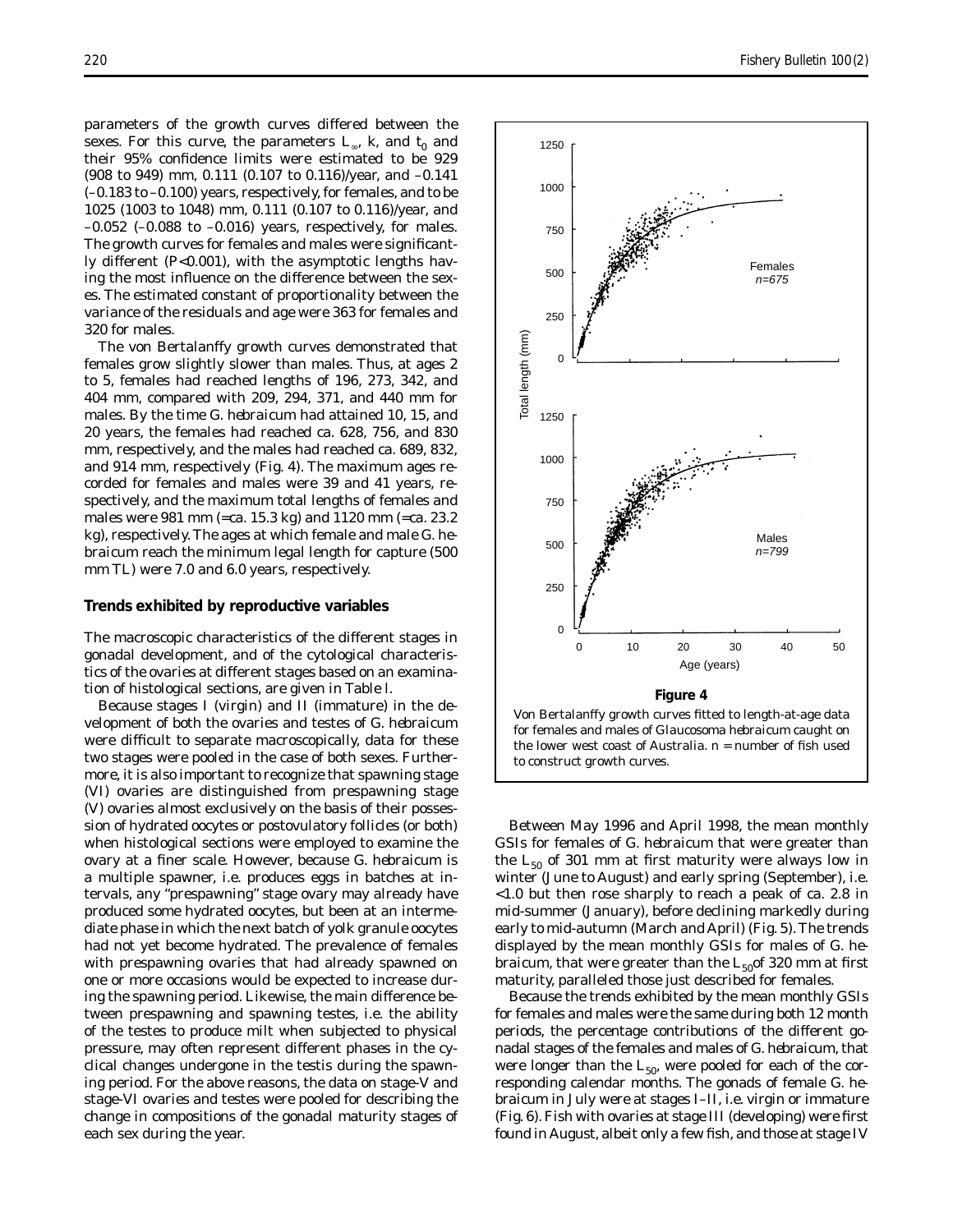## **Table 1**

Characteristics of the macroscopic stages in the development of the gonads of *Glaucosoma hebraicum* and, in the case of the ovaries, the histological characteristics of each corresponding ovarian stage. Terminology for oocyte stages follows Khoo (1979).

| <b>Stage</b>                      | Macroscopic appearance                                                                                                                                                                                   | Histological characteristics                                                                                                                                                                                                       |
|-----------------------------------|----------------------------------------------------------------------------------------------------------------------------------------------------------------------------------------------------------|------------------------------------------------------------------------------------------------------------------------------------------------------------------------------------------------------------------------------------|
| $I-II$ (virgin<br>and immature)   | Gonads very small. Ovaries transparent and oocytes<br>not visible. Testes strandlike and gray-white.                                                                                                     | Ovigerous lamellae highly organized. Oogonia and<br>chromatin nucleolar oocytes and, in more advanced<br>ovaries, early perinucleolar oocytes are present.<br>These oocyte stages are present in all subsequent<br>ovarian stages. |
| III (developing)                  | Gonads slightly larger than at stage I or II. Ovaries<br>pinkish, blood capillaries visible in ovary walls.<br>Testes white and more lobular.                                                            | Early and late perinucleolar oocytes and yolk vesicle<br>oocytes present.                                                                                                                                                          |
| IV (maturing)                     | Gonads markedly larger. Ovaries reddish-orange,<br>capillaries more conspicuous and some yolk granule<br>oocytes visible through ovary wall. Milt is not<br>extruded when pressure is applied to testes. | Yolk vesicle and yolk granule oocytes abundant.                                                                                                                                                                                    |
| V (prespawning)                   | Ovaries orange and occupy most of space in body<br>cavity. Extensive capillaries in ovary walls. Milt<br>appears when testes placed under firm pressure.                                                 | Yolk granule oocytes abundant and in tight groups.                                                                                                                                                                                 |
| VI (spawning)                     | Same as for stage V, but with hydrated oocytes<br>visible through ovarian wall and only slight pressure<br>required to release milt from testes.                                                         | Hydrated oocytes or postovulatory follicles (or both)<br>present.                                                                                                                                                                  |
| VII (spent)                       | Gonads smaller than at stages V or VI. Ovaries<br>flaccid. Some yolk granule oocytes still visible<br>through ovary wall. Testes pinkish-red.                                                            | Remnant yolk granule oocytes present, typically under-<br>going atresia.                                                                                                                                                           |
| <b>VIII</b><br>(recovering spent) | Gonads greatly reduced in size and dark red. Testes<br>strandlike.                                                                                                                                       | Lamellae not organized as in early stages of develop-<br>ment and contain extensive scar tissue. Any remain-<br>ing yolk granule oocytes are atretic.                                                                              |

(maturing) and stages V and VI (prespawning and spawning) were first recorded in September and October, respectively. Stage-V and stage-VI ovaries collectively became the most prevalent group in females in November and formed the most dominant group by far in December to March. The samples in February and March contained a few female fish with stage I–II ovaries, but none with ovaries at either stage III or IV (Fig. 6). These trends provide overwhelming circumstantial evidence that any female whose ovaries have developed to at least stage III by November will progress through to maturity during the following months of the spawning period. Thus, the  $L_{50}$  for females at first maturity was calculated by using the percentage of ovaries with stages III and IV, as well as those with stages V–VIII. Although females with stage-VII (spent) and stage-VIII (recovering spent) ovaries were found between January and May, the majority of ovaries were at stages I–II in the latter month and all were at stages I–II in June. The trends exhibited by the pattern of gonadal development in males were essentially the same as those just described for females and thus the  $L_{50}$  of males was likewise calculated with the percentage of testes at stages III–VIII (Fig. 7).

The following account of the trends exhibited by the oocyte composition of ovaries is based on an histological examination of the ovaries of large fish well above the  $L_{50}$ at first maturity. The oocytes in ovaries in July and August were almost exclusively at the chromatin nucleolar stage. Ovaries with yolk vesicles first appeared in September, and those with yolk granules were first found in October. Yolk granule oocytes became increasingly prevalent in ovaries in November and dominated the complement of their larger oocytes between December and March. Some of the residual yolk granule oocytes in April and all of those in May were undergoing atresia. No yolk vesicle or yolk granule oocytes were found in June. Hydrated oocytes were first found in ovaries in November and were present in many ovaries between December and March and in a few ovaries in April, but were found neither in May nor in the immediately ensuing months. Small numbers of postovulatory follicles were present in about a third of the ovaries of large females caught between December and March. The oocyte diameters of individual large *G. hebraicum* caught in each month of the spawning period produced a series of modes (data not shown).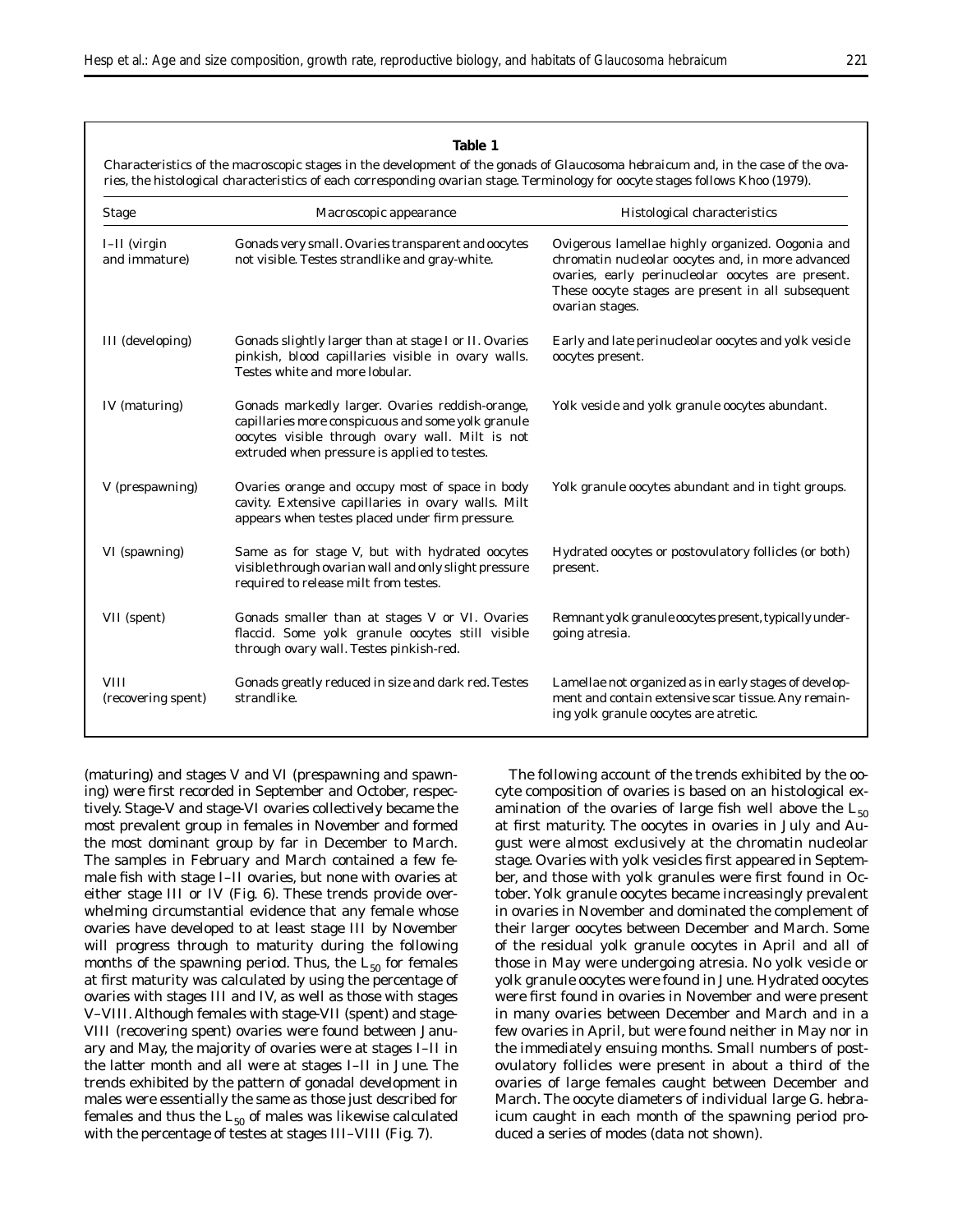#### **Length and age at maturity**

The sex of *Glaucosoma hebraicum* was not able to be determined by macroscopic examination of the gonads until it had reached ca. 150 mm in length. During the main part of the spawning period, i.e. December to March, the gonads of all female and male *G. hebraicum* <250 mm were at the earliest stages of development, i.e. I–II (Fig. 7). Gonads at stages III–VIII were first found in the 250–299 mm length class of females and in the 300–349 mm length class of males. The presence of such gonads demonstrated that the fish were maturing or that spawning was occurring or had been completed (see earlier). The prevalence of ovaries at stages III–VIII increased to ca. 80% in the 300–349 mm length class and to 100% in all females >450 mm. The gonads of all males >450 mm were at stages III–VIII (Fig. 7). The  $L_{50}$ 's for the lengths of female and male  $G$ . *hebraicum* at first maturity, derived from the logistic curve



## Mean monthly gonadosomatic indices ±1SE for females and males of *Glaucosoma hebraicum* caught in offshore waters between May 1996 and April 1998. Data in this Figure and Figure 6 are restricted to females and males ≥ $\sigma$ <sub>50</sub> at first maturity. Numbers of fish used to calculate each mean GSI are shown.

fitted to the percentage contributions of fish with gonads at stages III–VIII in sequential 50-mm length classes, were 301 and 320 mm, respectively (Fig. 7).

Individual *G. hebraicum* could first be sexed macroscopically during their second year of life. Although relatively few two-, three- and four-year-old fish were caught, the trends exhibited by the proportion of gonads at stages III– VIII in both sexes during the spawning period were consistent. One female and no males at two years of age possessed gonads at stage III or greater (Fig. 8). However, 50% of three-year-old female and male fish, and all five-year-old females and all six-year-old males possessed such gonads and were thus regarded as mature. The  $A_{50}$ 's for the age at first maturity of females and males were 3.4 and 3.3 years, respectively.

#### **Mortality**

Using the regression equation developed by Ralston (1987), in combination with the estimated value for the von Bertalanffy growth coefficient,  $k = 0.111$ /year, we estimated the instantaneous coefficient of natural mortality, *M*, to be 0.25/year. The catch curve analysis of the combined age composition data, for the 620 dhufish older than 9 years and longer than the MLL (Fig. 9), produced an estimate of the instantaneous coefficient of total mortality, *Z*, of 0.21/year (95% confidence interval: 0.19 to 0.23/year). The estimate of *Z* remained at about this level as the initial age was increased to 15 years and then declined to ca. 0.15/year at 24 to 27 years (Fig. 9). It subsequently became less precise as the initial age increased. An estimate of *Z* of 0.10/year was obtained when the observed maximum age of 41 years was substituted into Hoenig's (1983) regression equation. However, when the sample size of 620 fish was taken into account, with the expression for the expected maximum age (Hoenig 1983, Appendix A), *Z* was estimated to be 0.22/year.

#### **Discussion**

## **Ontogenetic changes in habitat of**  *Glaucosoma hebraicum*

Extensive sampling for *G. hebraicum* during the present study, allied with data obtained with an echo sounder and video footage, demonstrate that this species changes habitat as it increases in size. Thus, *G. hebraicum* <150 mm was found to live in areas near reefs where the substrate is firm and sponges often occur (Bergquist and Skinner, 1982). The reduction in the numbers of 1+ dhufish caught by trawling in this type of habitat in late autumn, when their lengths were about 130 mm, probably reflects a movement by the members of this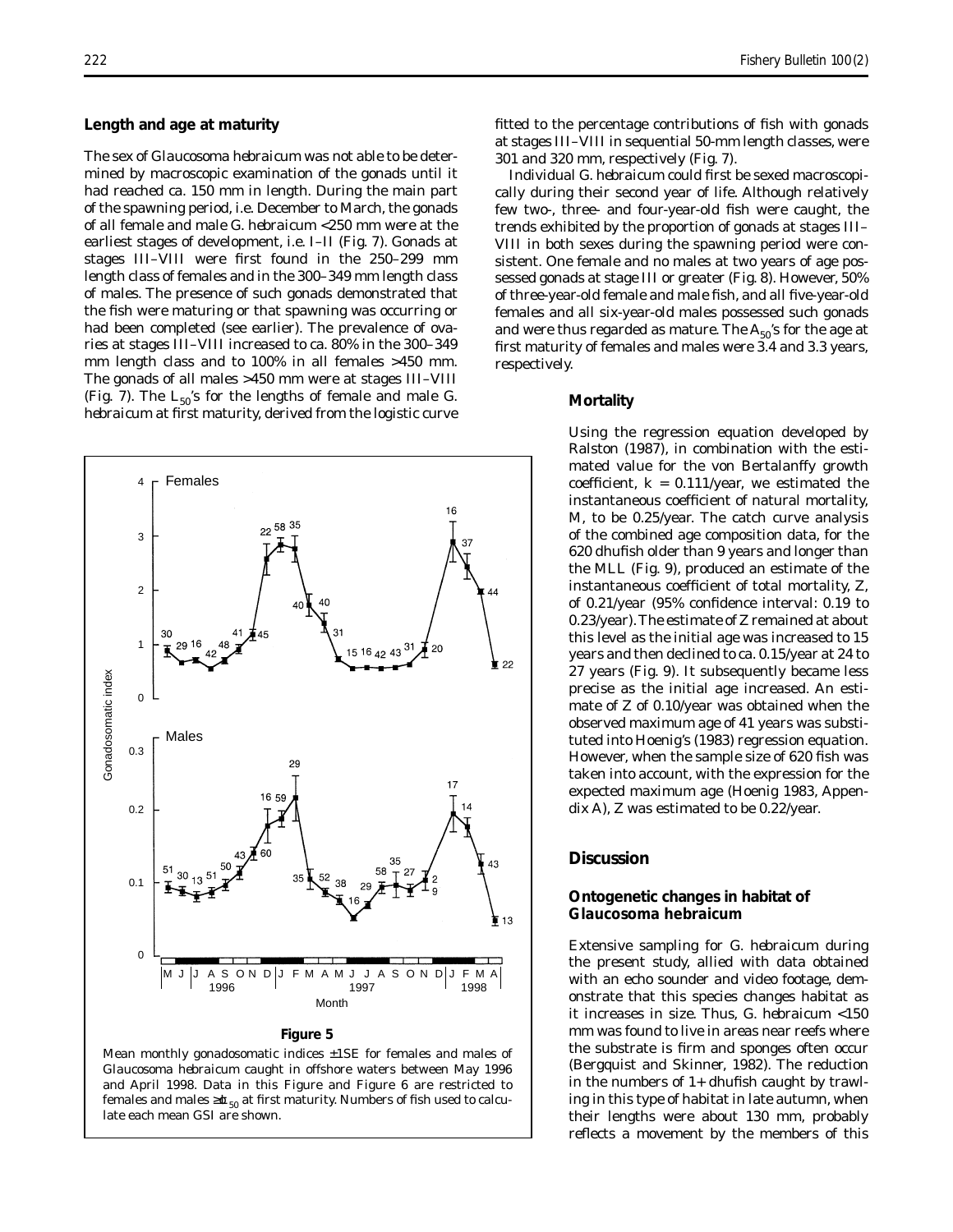cohort, as they increase in size, from a habitat that could be trawled to one where reefs occur and where it was not possible to trawl. This conclusion is supported by the fact that the few dhufish of 150–300 mm that were caught were collected from lowlying reefs, i.e. reefs that contained rock ledges up to 30 cm in height. In contrast, *G. hebraicum* >300 mm typically occupy areas where there are substantial limestone and coral reef formations and their large size would make them less susceptible to predation in a habitat where large predatory species, such as the Samson fish (*Seriola hippos*) and the pink snapper (*Pagrus auratus*) are found (Hesp, personal obs.).

#### **Aging**

The trends exhibited by the marginal increments on sectioned otoliths of *G. hebraicum* show that an opaque zone is formed annually in the otoliths of this species. However, comparisons between the number of opaque zones on individual otoliths prior to and after sectioning demonstrate that, after this species has reached six years in age, one or more of these zones often become visible only after the otolith has been sectioned. This demonstrates that earlier estimates of the age of older *G. hebraicum*, which were based on the number of opaque zones visible in whole otoliths (Sudemeyer et al.<sup>1</sup>), were almost certainly often too low.

An inability to detect all of the opaque zones in the whole otoliths of older fish is largely attributable to the fact that, as the otolith increases in width, it becomes increasingly difficult to distinguish between the zones at the periphery of the otolith. This problem parallels the situation recorded for several other medium-size to large teleosts, such as Pacific hake (*Mer-*

less than 25 years old, some females and males live for (Hutchins and Thompson 1995). longer than 30 years and very occasionally for up to about Although reliable data have been obtained for the age



Percentage frequency histograms for gonadal maturity stages of females and males of *Glaucosoma hebraicum*. Data have been pooled for corresponding months in the period May 1996 to April 1998. Sample sizes (*n*) are given for each month.

*luccius productus*) (Beamish, 1979), starry flounder (*Platy-* snapper, 1753 mm and 53.6 kg for Samson fish, 938 mm *ichthys stellatus*) (Campana, 1984) and blue-spotted flat- and 10.0 kg for silver trevally, 550 mm and 2.9 kg for head (*Platycephalus speculato*r*)* (Hyndes et al., 1992). Our breaksea cod, and 690 mm and 4.8 kg for King George results demonstrate that, although most *G. hebraicum* are whiting, compared with 1219 mm and 25.8 kg for dhufish

40 years. and growth of a number of commercial and recreational fish Other species that are typically caught by commercial species that live in nearshore coastal or estuarine waters and recreational rod and hand-line fishermen when fish- in southwestern Australia (e.g. Chubb et al., 1981; Hyndes ing for dhufish include pink snapper (*Pagrus auratus*), et al., 1992, 1996; Hyndes and Potter, 1996, 1997; Lauren-Sampson fish (*Seriola hippos*), silver trevally (*Pseudo-* son et al., 1994; Fairclough et al., 2000; Sarre and Potter, *caranx dentex*), breaksea cod (*Epinephelides armatus*), and 2000), comparable data for those species that are found in occasionally also King George whiting (*Sillaginodes punc-* and around reefs in deeper waters in southwestern Aus*tata*). The maximum total lengths and weights recorded tralia are restricted to those recorded for *G. hebraicum* in for these five species are 1300 mm and 19.5 kg for pink this paper and for the King George whiting *Sillaginodes*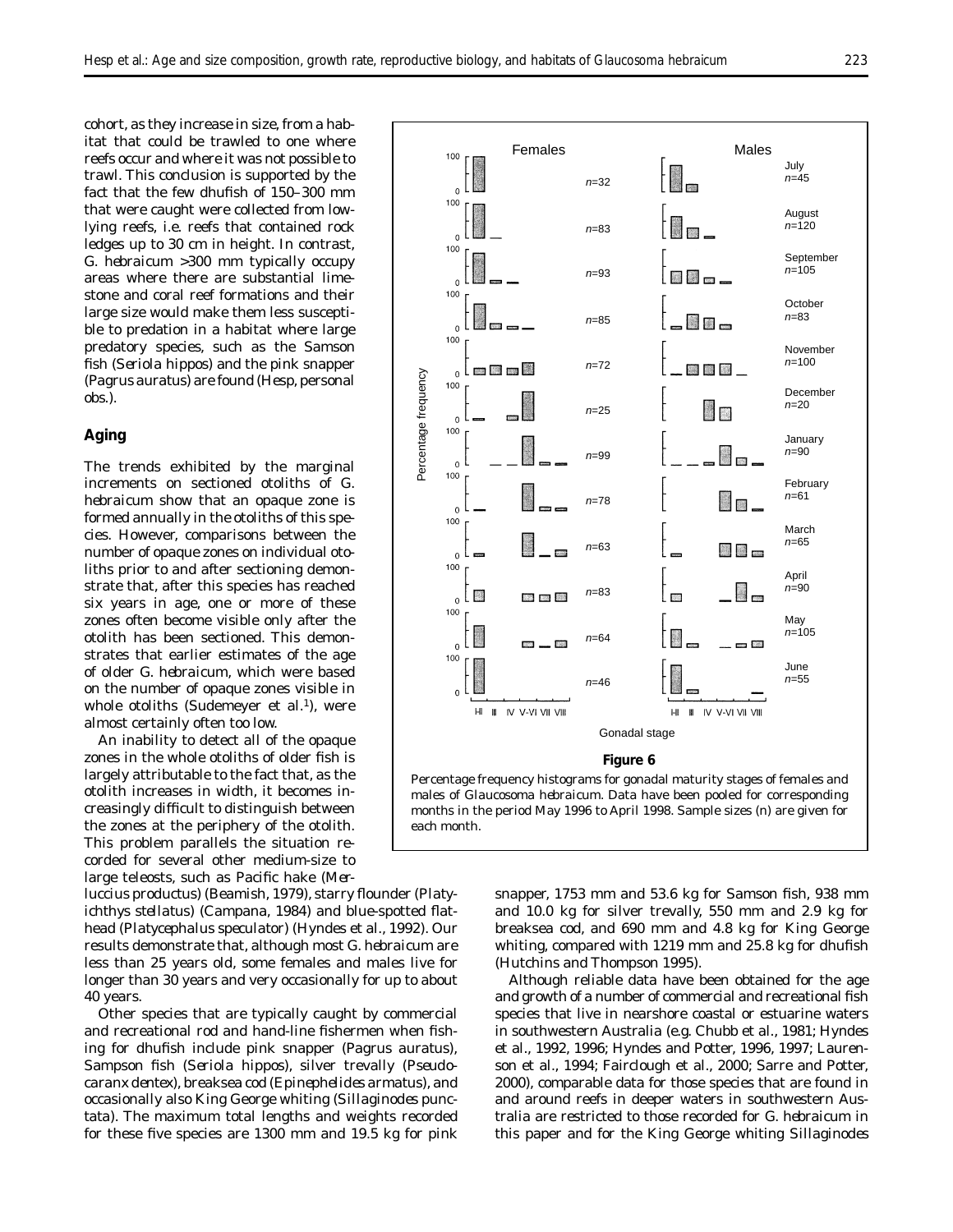



*punctata* by Hyndes et al. (1998). Using data from the lower west coast of Australia, Hyndes et al. (1998) estimated the von Bertalanffy growth parameters,  $L_{\infty}$ , k, and  $t_0$ , for King George whiting to be 538 mm TL, 0.47/year, and 0.13 years, respectively, for females, and 500 mm TL, 0.53/year and 0.16 years, respectively, for males. Although there are no published studies on the growth of pink snapper and silver trevally in Western Australia, the growth of these two species has been investigated in New Zealand by Francis et al. (1992) and by James (1984) respectively. The parameters  $L_{\infty}$ , *k*, and  $t_0$  were estimated to be 720 mm FL (fork length), 0.106/year and –0.75 years, respectively, for pink snapper, and ranged from 436 to 448 mm FL, from 0.27 to 0.43/year and from –1.6 to –0.6 years, respectively, for silver trevally. Although the growth coefficient, *k*, for dhufish, i.e. 0.111/year, was similar to that for pink snapper, it was appreciably less that that for both King George whiting and



silver trevally. Dhufish had an asymptotic length ca. 35% greater than that of pink snapper and approximately twice those of King George whiting and silver trevally.

The lengths of females at maturity have been reported as ca. 350 mm FL for silver trevally (James, 1984) and 413 mm TL for King George whiting (Hyndes et al., 1998) and have been estimated as 237 mm FL for pink snapper (calculated from Crossland, 1977). Although maturity is first achieved by the females of snapper and dhufish at 30% of their respective asymptotic lengths, it is attained by the females of King George whiting and silver trevally at 75–80% of their asymptotic lengths. This finding implies that the last two species have a higher reproductive load *sensu* Cushing (1981). Thus, although these four species reach maturity and begin to occupy promi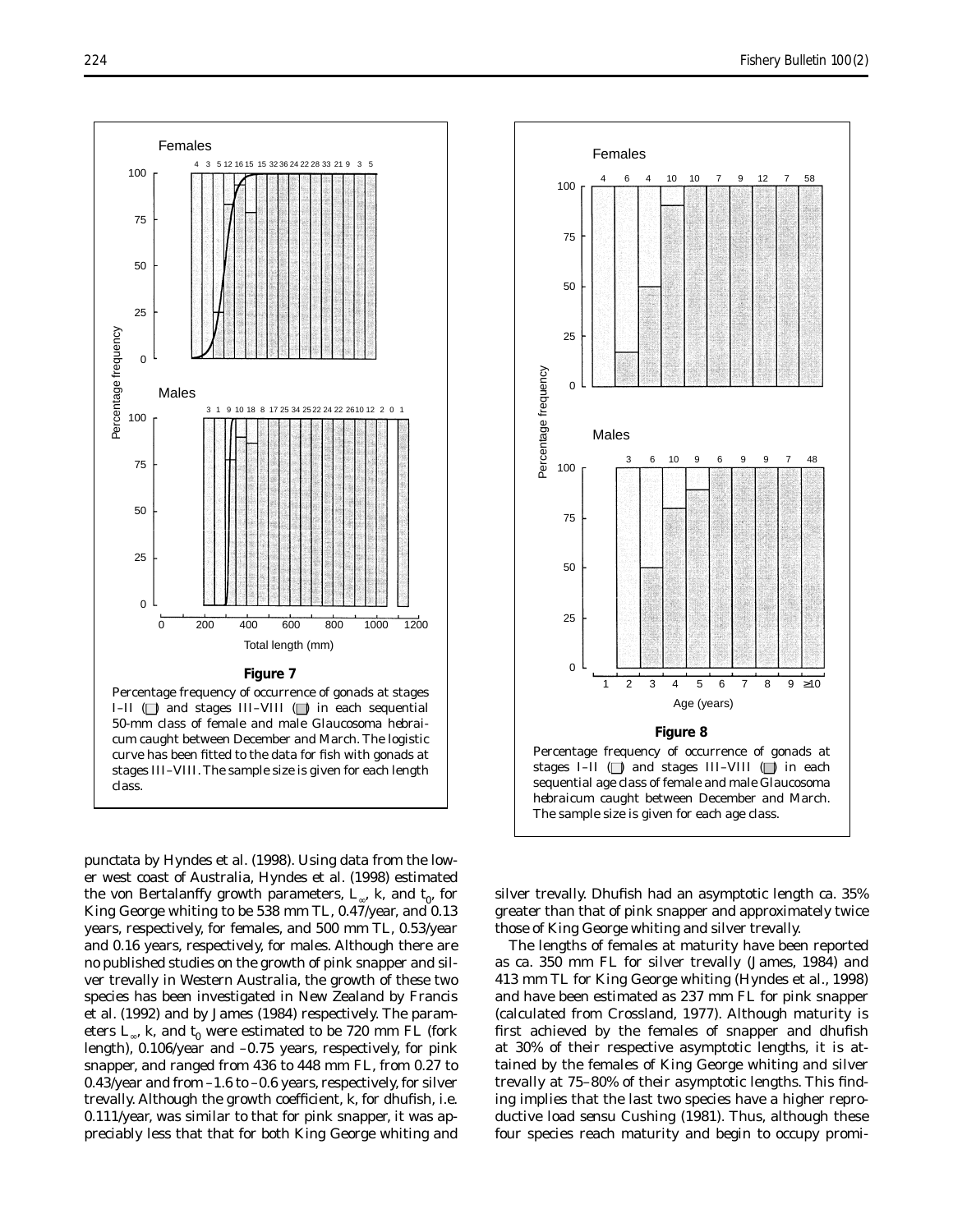nent reefs at similar lengths, the growth of silver trevally and King George whiting slows after maturation, whereas that of snapper and dhufish continues appreciably after they have reached maturity.

#### **Spawning location, period, and mode**

*Glaucosoma hebraicum* with gonads at stages VI (spawning) and VII (spent) were caught in waters ranging from 10 to 150 m in depth and at distances of 3 to 50 km from the shore and between latitudes 28°55′ and 32°45′S. Thus, the spawning of dhufish is not apparently restricted to any particular water depth or region along the coast. However, because *G. hebraicum* greater than 300–320 mm in length (their size at first maturity) were almost invariably caught only around limestone or coral reef formations, this species apparently spawns in the vicinity of reefs.

Because hydrated eggs and postovulatory follicles were found in at least some of the ovaries of large females in each month between November and April, it is evident that *G. hebraicum* spawn between the end of spring and middle of autumn. Although some fish commenced spawning in November, the mean GSI of female fish in that month was still well below its maximum. This indication that only a small amount of spawning occurs in November is consistent with the fact that many of the ovaries of large fish were still at stages III and IV. Although most of the ovaries of large females caught in May 1997 contained some vitellogenic oocytes, these oocytes were usually undergoing atresia and the ovaries of other large fish in that month were either spent or resting. Furthermore, none of the ovaries of large *G. hebraicum* caught in May contained hydrated oocytes. This finding provides strong evidence that the spawning period does not extend into May. There is also strong evidence that spawning peaks in January and February. For example, by January, the ovaries and testes of most large fish were at stages V or VI, i.e. prespawning or spawning, and, for the first time, some were spent or even recovering spent (stages VII and VIII). The maintenance of the GSIs of females at their maxima in both January and February is attributable to the fact that, because *G. hebraicum* is a multiple spawner, new batches of hydrated oocytes were continually being developed in the ovary during these two months. However, the GSIs of females and males both declined precipitously in March, which demonstrates that, in the case of ovaries, the release of eggs during spawning was not being compensated for by a comparable production of new batches of mature eggs. As spawning activity peaked in January and February, it was appropriate to use 1 February as the birth date of *G. hebraicum* when assigning an age to each fish.



The fact that, during the spawning season, mature ovaries of *G. hebraicum* often contained yolk vesicle, yolk granule, and hydrated oocytes and, in some cases, also postovulatory follicles, implies that this species is a multiple spawner *sensu* deVlaming (1983), i.e. individual females release eggs on more than one occasion in a spawning season. The oocytes of individual female *G. hebraicum* during the spawning period ranged widely in size and, in many cases, their diameters formed relatively discrete modes in oocyte diameter-frequency distributions. The ovaries of *G. hebraicum* thus contain batches of oocytes that are presumably released at different times. Multiple-batch spawning over a protracted period enables a greater total number of eggs to be produced and released during a spawning period and results in eggs becoming discharged at different times (McEvoy and McEvoy, 1992), which would increase the overall chance of recruitment success.

## **Implications of the biology of** *Glaucosoma hebraicum* **for fisheries management**

The age composition data for dhufish older than 9 years and larger than the MLL reflect an average level of the instantaneous coefficient of total mortality, *Z*, of 0.21/year. This value is consistent with the estimate obtained from the observed maximum age, taking into account the sample size of 620 fish (Hoenig, 1983). The much lower value obtained for *Z*, with Hoenig's (1983) regression equation for fish, i.e. 0.10/year, does not take into account sample size.

The estimate of the instantaneous coefficient of natural mortality, *M*, of 0.25/year, that was calculated with Ralston's (1987) equation, exceeds the average value of 0.21/year for the instantaneous coefficient of total mortality, which was estimated from the catch curve. Examination of the residuals from the regression line fitted by Ralston (Fig. 8.1 in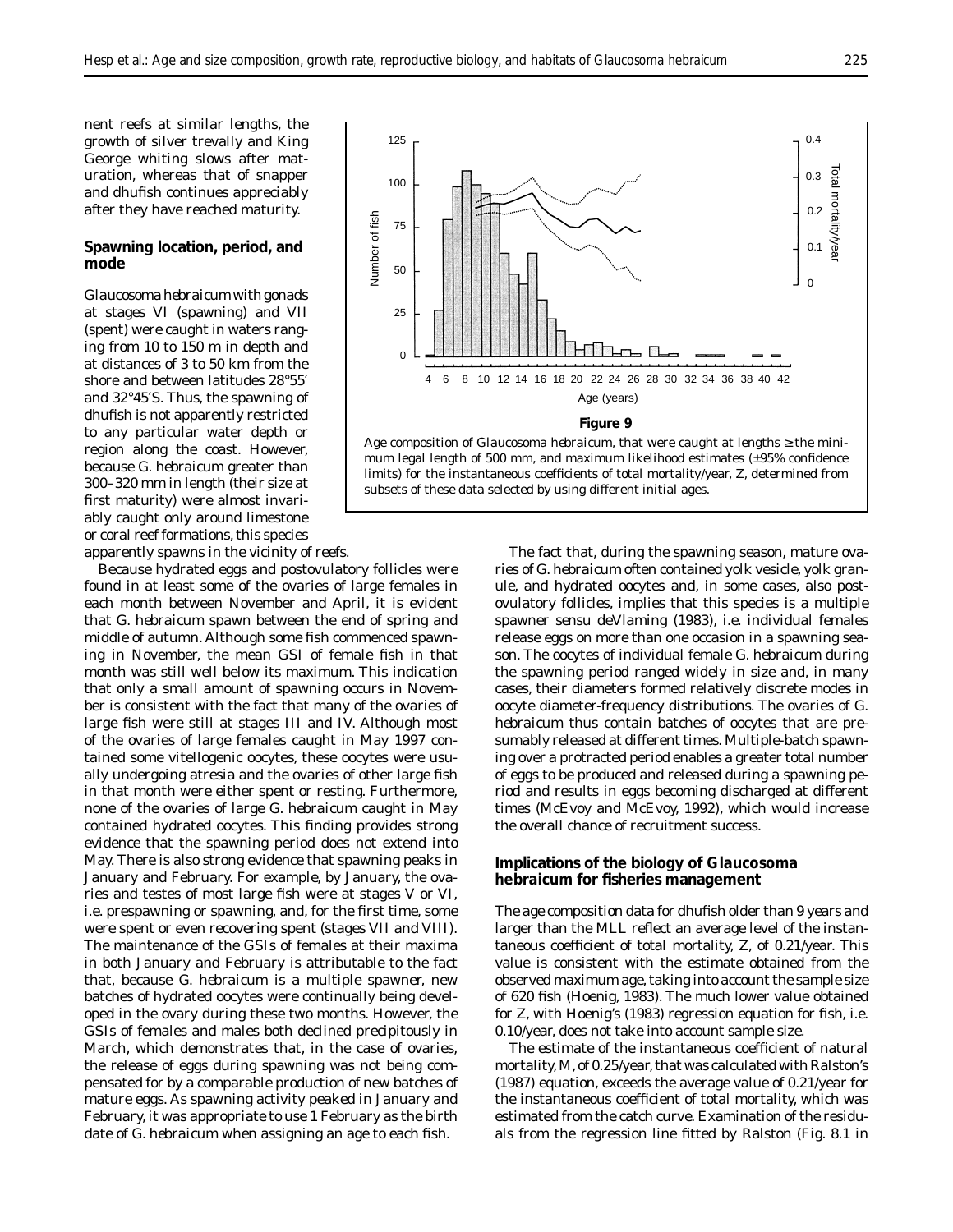Ralston, 1987) suggests that the precision of this estimate of the instantaneous coefficient of natural mortality is likely to be relatively low. It was therefore concluded that the value for *M* derived from Ralston's equation represented an overestimate. A more detailed examination of the catch curve data suggested, but was unable to demonstrate conclusively, that the level of total mortality experienced by the older fish when they were young was less than that which is now being experienced by the population. Indeed, if the decline in the estimated value for *Z*, displayed in Fig. 9, was extrapolated to an age of 40 years, the total mortality exhibited by the oldest age classes (when, as young fish, they first became fully vulnerable to the fishery) would be ca. 0.1/year. Such a value, which might be only slightly greater than the natural mortality, matches the estimate of *Z* calculated from the observed maximum age with Hoenig's (1983) regression equation. However, such agreement may be fortuitous because the latter estimate should represent the total mortality experienced by the fish within the sample, i.e. from age 9, rather than just the mortality of the older fish. Nevertheless, if the level of natural mortality, *M*, is ca. 0.1/year and the average level of instantaneous coefficient of total mortality, *Z*, from age 9 years is ca. 0.21/year, the current level of fishing mortality, *F*, would exceed 0.11/year.

In the nearshore waters along the lower west coast of Australia where this species is most heavily fished, the abundance of *G. hebraicum* has declined to a level that is of concern to fishermen. Numerous anecdotal reports indicate that commercial and dedicated recreational fishermen, such as those who provided the samples for this study, now tend to move further offshore in order to obtain catches of *G. hebraicum* comparable with those they used to obtain in waters closer to the coast. However, many recreational fishermen still continue to fish for *G. hebraicum*  (and other species) in the traditional areas where dhufish were fished in the past. The expansion of the fishery for dhufish to include waters farther offshore, allied with the increasing use of global positioning systems (GPSs) to improve fishing efficiency, is increasing the level of exploitation of the stock as a whole.

The fact that there are indications that the fishing-induced mortality of dhufish may now exceed natural mortality and that ongoing expansion in the extent to which fishermen are moving offshore (and also, in the case of recreational fishermen, in a northwards and southwards direction from the main metropolitan region of Perth) will further increase fishing pressure, is of concern to the managers responsible for the fishery for *G. hebraicum*. However, because our sampling regime was not designed specifically at determining the levels of fishing mortality to which *G*. *hebraicum* is being subjected, there is clearly a need to undertake a study in which the main aim is to achieve this objective. If such research were to confirm our preliminary findings that fishing mortality is reaching an unacceptable level, there will be an urgent need to use the biological data produced during the current study to refine the management plans designed to conserve this species.

Female and male *G. hebraicum* first reach sexual maturity at the end of their third year of life when they are just

over 300 mm in length and they reach 500 mm, the MLL for capture, when they are about 7 and 6 years old, respectively. Thus, on average, the female and male dhufish that live until they reach the MLL will have had the opportunity to have spawned for four and three years, respectively, before they can legally be retained following capture. Ongoing research at the state fisheries laboratory in Western Australia has indicated that ca. 50% of fish caught in waters of 20–30 m depth die on being released back into the water and that this percentage increases to ca. 95% for fish brought to the surface from depths greater than 40 m (Moran2). Thus, the use of a MLL is likely to be of only limited value for conserving this species as fishing effort continues to increase. It is therefore important to introduce measures that will conserve *G. hebraicum* by maintaining the catches of this species at a level consistent with the requirements for ecological sustainability. Examples of such management controls might include closing areas to commercial and recreational fishing (particularly those around reefs that are especially heavily fished) introducing quotas for commercial fish catches, making adjustments to the number of commercial licenses, further restricting the bag limit for recreational fishermen, and limiting the number of recreational fishermen that can fish in a given area. Furthermore, because the Fremantle Maritime Centre has successfully cultured *G. hebraicum* (Cleary et al.<sup>3</sup>), there is also now the potential for restocking this species in areas in which it has become severely depleted.

## **Acknowledgments**

Gratitude is expressed to those recreational and commercial fishermen and fish processors and many friends and colleagues for their help in the collection of fish and to colleagues at the Centre for Fish and Fisheries Research at Murdoch University for their help and advice. Gratitude is also expressed to Gavin Sarre for providing independent counts of the number of translucent zones on otoliths and to two anonymous referees for their constructive comments on the original text. Funding was provided by the Fisheries Research and Development Corporation (FRDC).

## **Literature cited**

Beamish, R. J.

1979. Differences in the age of Pacific hake (*Merluccius productus*) using whole and sections of otoliths. J. Fish. Res. Board Can. 36:141–151.

<sup>2</sup> Moran, M. 2001. Personal commun. Western Australian Marine Research Laboratory, Fisheries Western Australia, PO Box 20, North Beach 6020, Western Australia.

<sup>3</sup> Cleary, J. J., G. I. Jenkins, and G. Partridge. 1999. Preliminary manual for the hatchery production of WA dhufish (*Glaucosoma hebraicum*). Interim report to FRDC (Fisheries Research and Development Corp.), 30 June 1999. (Project 96/308), 36 p. Fremantle Maritime Centre. 1 Fleet St., Fremantle. Western Australia. 6160.